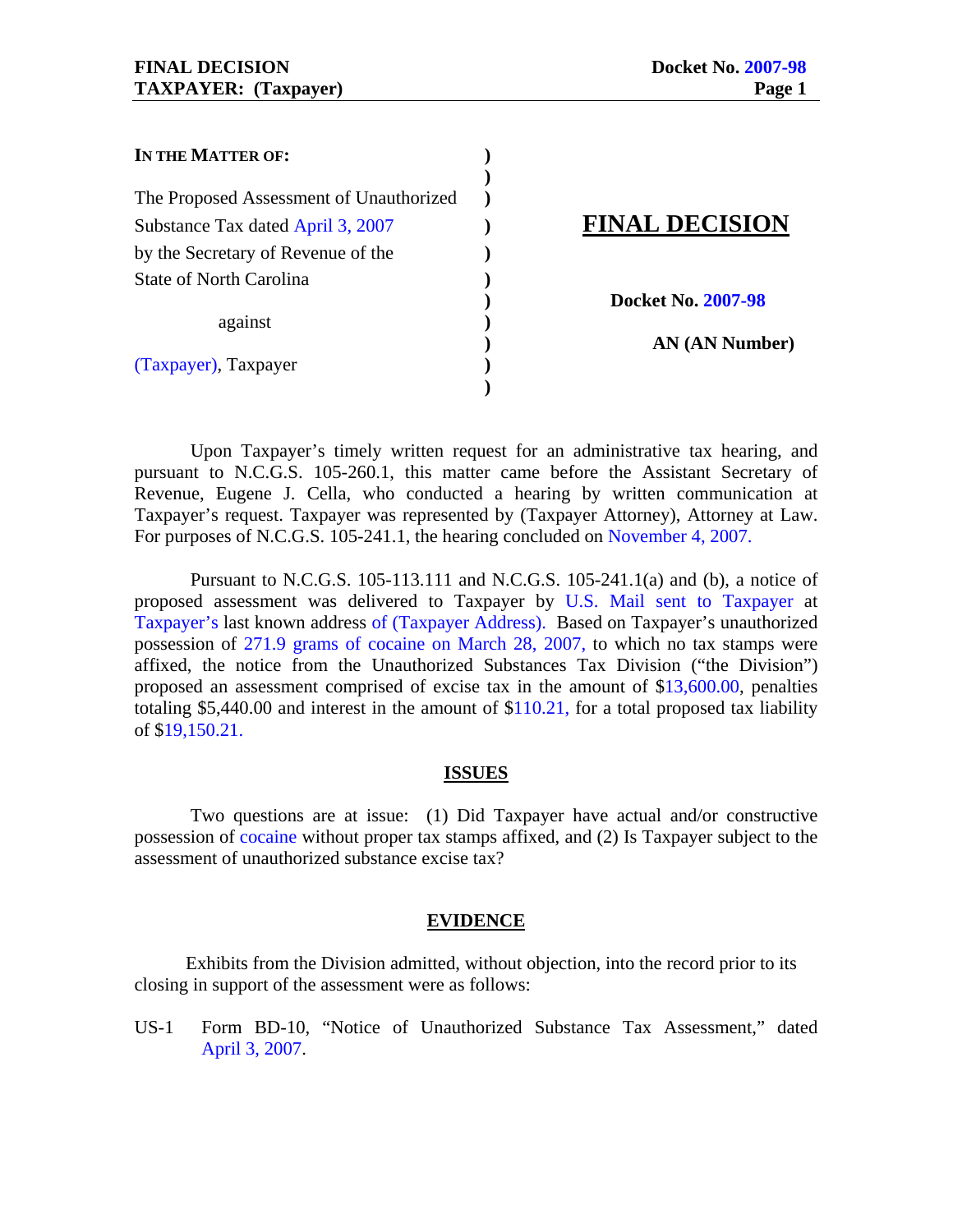- US-2 Letter from Taxpayer's attorney, dated April 16, 2007, requesting a hearing by written communication.
- US-3 Letter from the Assistant Secretary, dated May 11,2007, regarding the scheduling of the hearing.
- US-4 Form BD-4, "Report of Arrest and/or Seizure Involving Nontaxpaid (Unstamped) Controlled Substances," which names Taxpayer as the possessor of the controlled substance.
- US-5 Law Enforcement Investigation Report including laboratory report.
- US-6 Memorandum from Reginald S. Hinton, Secretary of Revenue, dated September 26, 2007, delegating to Eugene J. Cella, Assistant Secretary of Revenue, the authority to hold any hearing required or allowed under Chapter 105 of the North Carolina General Statutes.

 No exhibits were entered into the record in support of the objection to the assessment.

 In addition to the exhibits submitted by the Division, the Assistant Secretary entered into the record of the hearing, without objection, the prepared brief of the Division.

### **FINDINGS OF FACT**

 Based on the foregoing evidence of record, the Assistant Secretary makes the following findings of fact:

- 1. On March 28, 2007, Charlotte-Mecklenburg Police Department (CMPD) detectives received information from a confidential and reliable informant that a drug deal was occurring at a store in the 4300 block of Statesville Avenue in Charlotte.
- 2. Detectives arrived in the parking lot and observed individuals matching the description from the confidential informant.
- 3. Detectives initiated surveillance and observed one individual, later identified as Taxpayer, enter the store. Taxpayer then returned minutes later and approached the driver's side of another vehicle where another male individual was seated.
- 4. CMPD detectives initiated contact with the individuals. During the apprehension of Taxpayer, detectives observed that he was holding a plastic shopping bag in his right hand, which he never released.
- 5. After securing Taxpayer, detectives checked the shopping bag and found it to contain a bottle of bleach, two cigarette lighters, several small plastic bags, and a large bag full of individual bags of white powdery substance. In Taxpayer's front right pocket, detectives located a bag of marijuana.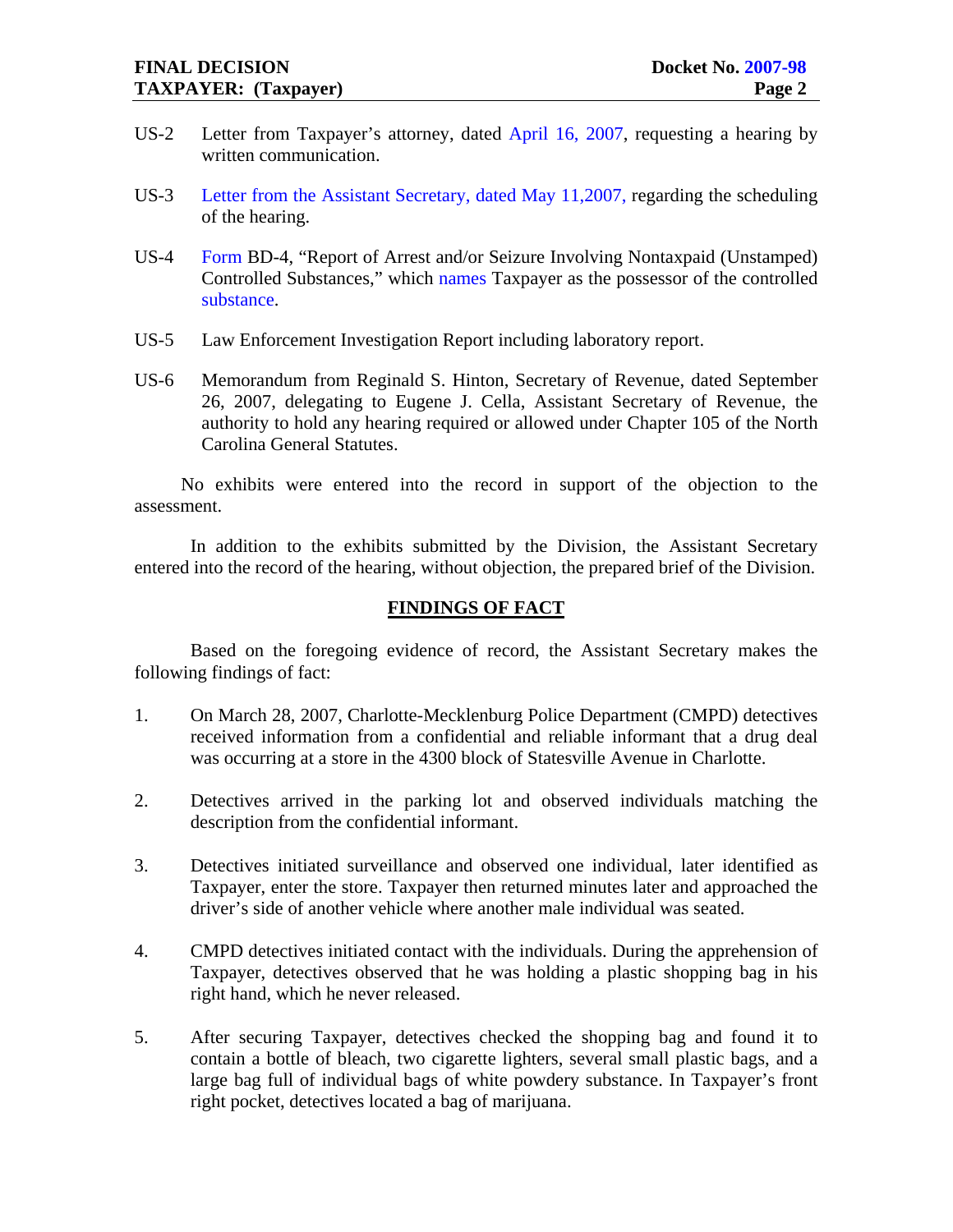- 6. Taxpayer was arrested and signed a Miranda Rights Waiver.
- 7. In a subsequent interview, Taxpayer stated that the other individual contacted him in an attempt to purchase cocaine. Taxpayer and the other individual discussed the price and the made arrangements to purchase the cocaine.
- 8. On April 3, 2007, an assessment of unauthorized substance tax was made against Taxpayer comprised of excise tax in the amount of \$13,600.00, penalties totaling \$5,440.00 and interest in the amount of \$110.21, for a total proposed tax liability of \$19,150.21, based upon Taxpayer's possession of 271.9 grams of cocaine. Notice of said assessment was sent to Taxpayer at his last known address by U.S. Mail.
- 9. On May 30, 2007, the CMPD Crime Laboratory issued a report showing the substance at issue in this matter to be an aggregate of 260.53 grams of cocaine. The Division has no objection to amending the assessment to conform to the laboratory report, which would result in a tax in the amount of \$13,050.00, penalty in the amount of \$5,220.00 and interest to the date of full and final payment.
- 10. Upon being assessed and in a timely manner, Taxpayer requested in writing an administrative tax hearing.
- 11. The hearing was conducted by written communication at Taxpayer's request through his attorney.
- 12. The only argument in the record in support of the objection to the assessment was contained in the letter requesting a hearing. In that letter, Taxpayer's attorney contested Taxpayer's possession of the cocaine in question. Taxpayer's attorney also argued that the assessment, as well as the seizure of the controlled substances, were violations of Taxpayer's Constitutional Rights.
- 13. On March 28, 2007, 260.53 grams of cocaine were present upon Taxpayer's person within the State of North Carolina pursuant to Taxpayer's attempted delivery of same to another individual.
- 14. No tax stamps were purchased for or affixed to the cocaine as required by law.

## **CONCLUSIONS OF LAW**

 Based on the foregoing findings of fact, the Assistant Secretary makes the following conclusions of law:

- 1. A preponderance of the evidence supports the foregoing findings of fact.
- 2. Taxpayer had actual possession of 260.53 grams of cocaine on March 28, 2007, within the State of North Carolina.